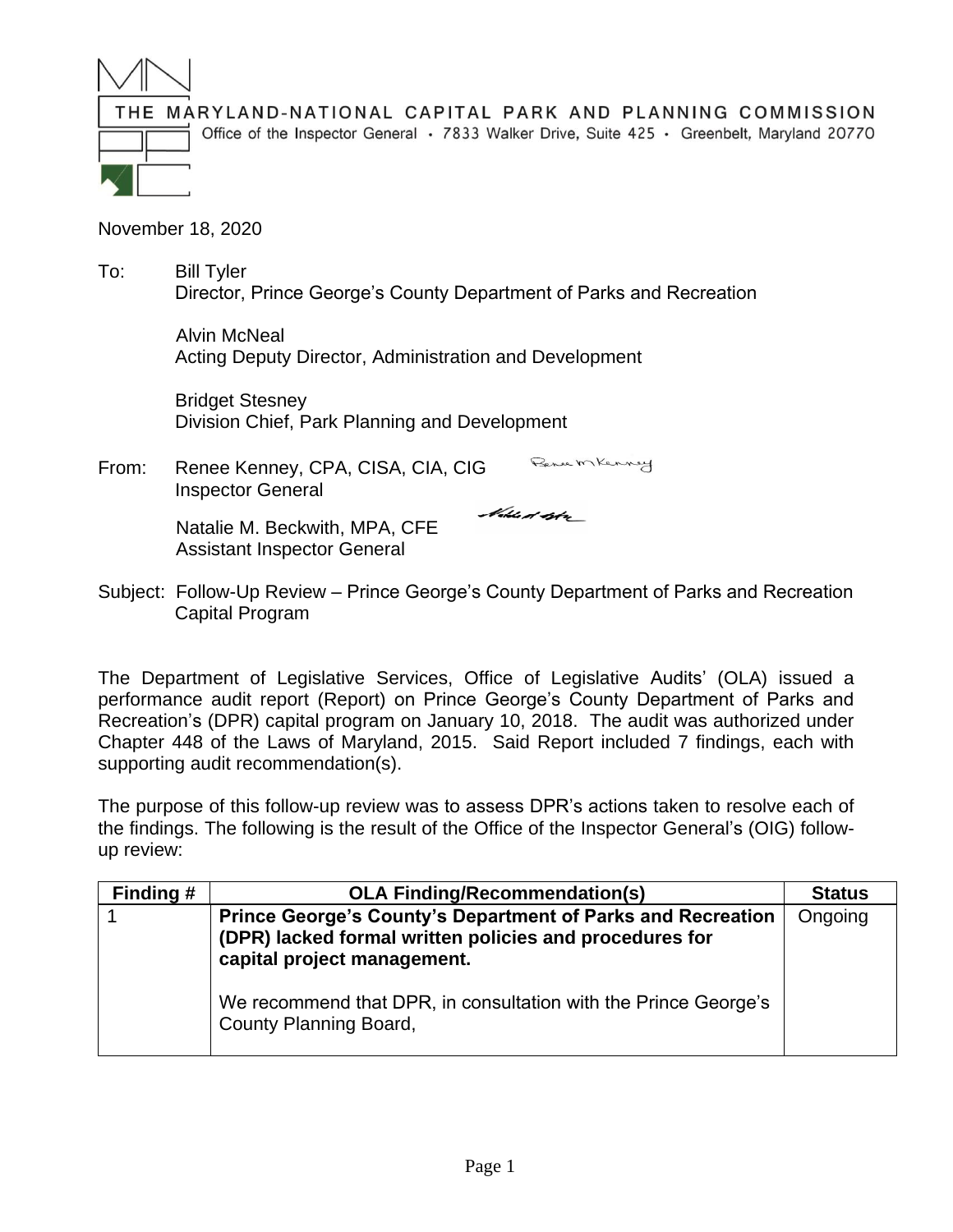| Finding # | <b>Finding/Recommendation(s)</b>                                                                                                                                                                                                                                                                                                                                                                                                                                                                                                                                                                                                                                                                                                        | <b>Status</b> |
|-----------|-----------------------------------------------------------------------------------------------------------------------------------------------------------------------------------------------------------------------------------------------------------------------------------------------------------------------------------------------------------------------------------------------------------------------------------------------------------------------------------------------------------------------------------------------------------------------------------------------------------------------------------------------------------------------------------------------------------------------------------------|---------------|
| 1         | a. develop and implement formal written policies and<br>procedures for capital planning and project management,<br>including roles and responsibilities for those involved with<br>planning construction management, project monitoring, and<br>construction closeout; and<br>b. establish performance expectations and reporting<br>mechanisms to monitor the effectiveness of the capital<br>planning and project management operations.                                                                                                                                                                                                                                                                                              |               |
| 2         | The annual Capital Improvement Program (CIP) documents did<br>not contain certain project information to promote clarity and<br>transparency and may not have met a certain statutory<br>requirement.<br>We recommend M-NCPPC Prince George's County ensure that its<br>Capital Improvement Plan (CIP) includes:<br>a. supplementary information, as necessary, to identify<br>individual projects and related funding;<br>b. detailed project descriptions to provide more information on<br>project scope and size; and<br>c. construction schedules that meet the requirements of State<br>law, in accordance with advice from the Office of the<br>Attorney General.                                                                | Completed     |
| 3         | DPR had not established a comprehensive approach to<br>documenting project activities and costs, including the<br>retention of necessary project and contract documents.<br>We recommended that DPR<br>a. fully utilize the project management software system to<br>establish timelines and monitor individual project progress<br>and costs, and to electronically retain important project and<br>contract documents;<br>b. develop a system user manual containing management's<br>expectations of how the system and its available capabilities<br>and functionality should be used; and<br>c. use the system's form building capabilities to standardize<br>information gathering for critical functions, such as<br>inspections. | Ongoing       |
| 4         | The duration of the five projects initially tested was long,<br>ranging from 7 years to 12 years. According to DPR, there<br>were lengthy periods where PPD staff levels did not keep pace<br>with increases in its CIP; however, DPR had not developed                                                                                                                                                                                                                                                                                                                                                                                                                                                                                 | Completed     |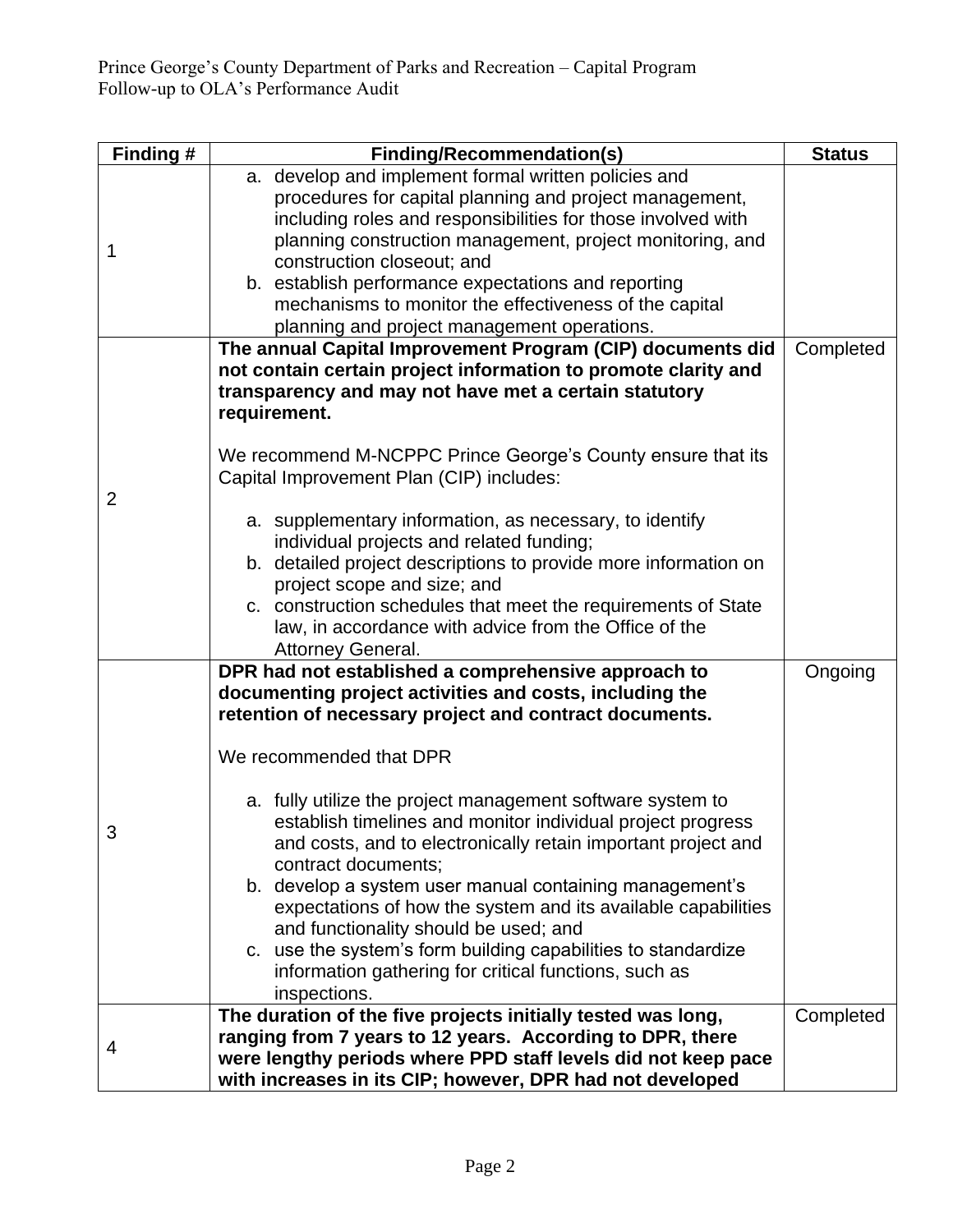|   | workload standards to identify staff resource needs,                                                                  |           |
|---|-----------------------------------------------------------------------------------------------------------------------|-----------|
|   | especially during fluctuations in project activity.                                                                   |           |
|   | We recommended that DPR should develop staffing workload                                                              |           |
|   | standards to determine the necessary resources for properly                                                           |           |
|   | administering and overseeing projects and that this information be                                                    |           |
|   | used for strategic planning of project work and deploying staff                                                       |           |
|   | resources.                                                                                                            |           |
|   | Site inspection results were not routinely recorded in the                                                            | Completed |
|   | project management system and, in one case, the inspection                                                            |           |
|   | documentation was not consistently prepared during the<br>entire construction phase.                                  |           |
|   |                                                                                                                       |           |
|   | We recommended that DPR                                                                                               |           |
| 5 | specify in its policies and procedures:                                                                               |           |
|   | a. the desired frequency of site inspections;                                                                         |           |
|   | b. the information to be recorded for each inspection;                                                                |           |
|   | c. the method for retaining inspection results, such as within                                                        |           |
|   | the project management system; and                                                                                    |           |
|   | d. the process for supervisory review of inspection results.                                                          |           |
|   | Many contract change orders did not appear to have been                                                               | Completed |
|   | approved in a timely manner. DPR also did not consistently                                                            |           |
|   | prepare documentation of its assessment of contractor<br>proposed change order cost increases or extensions of time   |           |
|   | for work performance.                                                                                                 |           |
|   |                                                                                                                       |           |
|   | We recommended that DPR                                                                                               |           |
|   | a. describe in its change order policies and procedures the                                                           |           |
| 6 | steps to be taken for reviewing change order proposals for                                                            |           |
|   | reasonableness and the documentation to be maintained to                                                              |           |
|   | demonstrate that changes to Time of Performance (TOP)                                                                 |           |
|   | and contract costs were deemed appropriate; and                                                                       |           |
|   | b. determine the targeted timeframe for obtaining final change                                                        |           |
|   | order approvals that also considers the necessity of all                                                              |           |
|   | currently required levels of approval and helps ensure that<br>approvals occur before the original TOP subject to the |           |
|   | change order ends.                                                                                                    |           |
|   | Contractors frequently did not complete their work within the                                                         | Completed |
|   | timeframes specified in their contracts and DPR actions to                                                            |           |
|   | hold contractors accountable were not always evident.                                                                 |           |
| 7 |                                                                                                                       |           |
|   | We recommended that DPR                                                                                               |           |
|   | a. develop formal guidelines regarding the progressive steps to                                                       |           |
|   | be taken to address untimely contractor work performance;                                                             |           |
|   | and                                                                                                                   |           |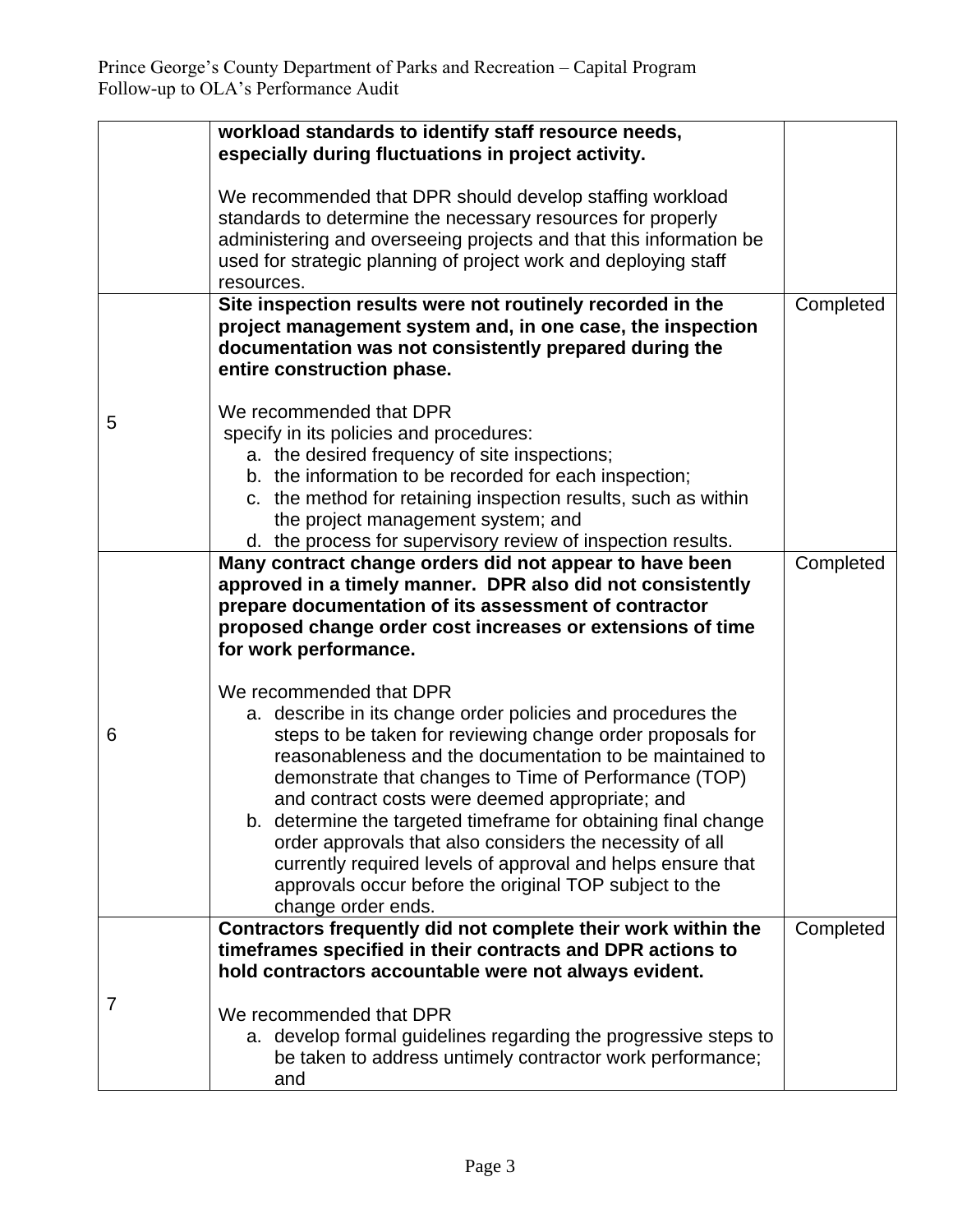Prince George's County Department of Parks and Recreation – Capital Program Follow-up to OLA's Performance Audit

| b. assess liquidated damages for untimely or non-performance |  |
|--------------------------------------------------------------|--|
| or document why assessment of liquidated damages is not      |  |
| appropriate.                                                 |  |

DPR management provided sufficient information and clarification for us to conclude five of the seven audit findings have been satisfactorily addressed and implemented. Implementation of the two remaining recommendations is ongoing.

The two (2) ongoing audit recommendations contain an updated management response and revised expected completion date.

**Finding #1:** Prince George's County Department of Parks and Recreation (DPR) lacked formal written policies and procedures for capital project management.

## **Status:** Ongoing

## **Original Management Response:**

DPR management concurred with the audit finding and recommendations. Management provided the following details in support of the finding:

- Departmental Goals:
	- o DPR will establish a total quality management system for all aspects of CIP project management including the timely delivery of projects.
- Departmental Action Plan:
	- o DPR will develop and implement formal policies and procedures for:
		- each phase of project management;
		- project roles and responsibilities;
		- **•** project monitoring and supervision;
		- status reporting;
		- project debriefing for lessons learned; and
		- **•** performance expectations.

**Follow-Up Testing:** The OIG reviewed the newly created Capital Improvement Program (CIP) Project Manual (Manual). Although complete, the Manual has not been incorporated into the Department's E-Builder Project Management Information System and staff have not received training regarding the new contents.

**Updated Management Response:** DPR's next steps will include the following:

- training the team members in the Park Planning and Development Division;
- incorporating the CIP Project Manual into E-Builder; and
- updating employee job functions.

## **Revised Expected Completion Date:** June 2021

#### **Revised Follow-Up Date:** August 2021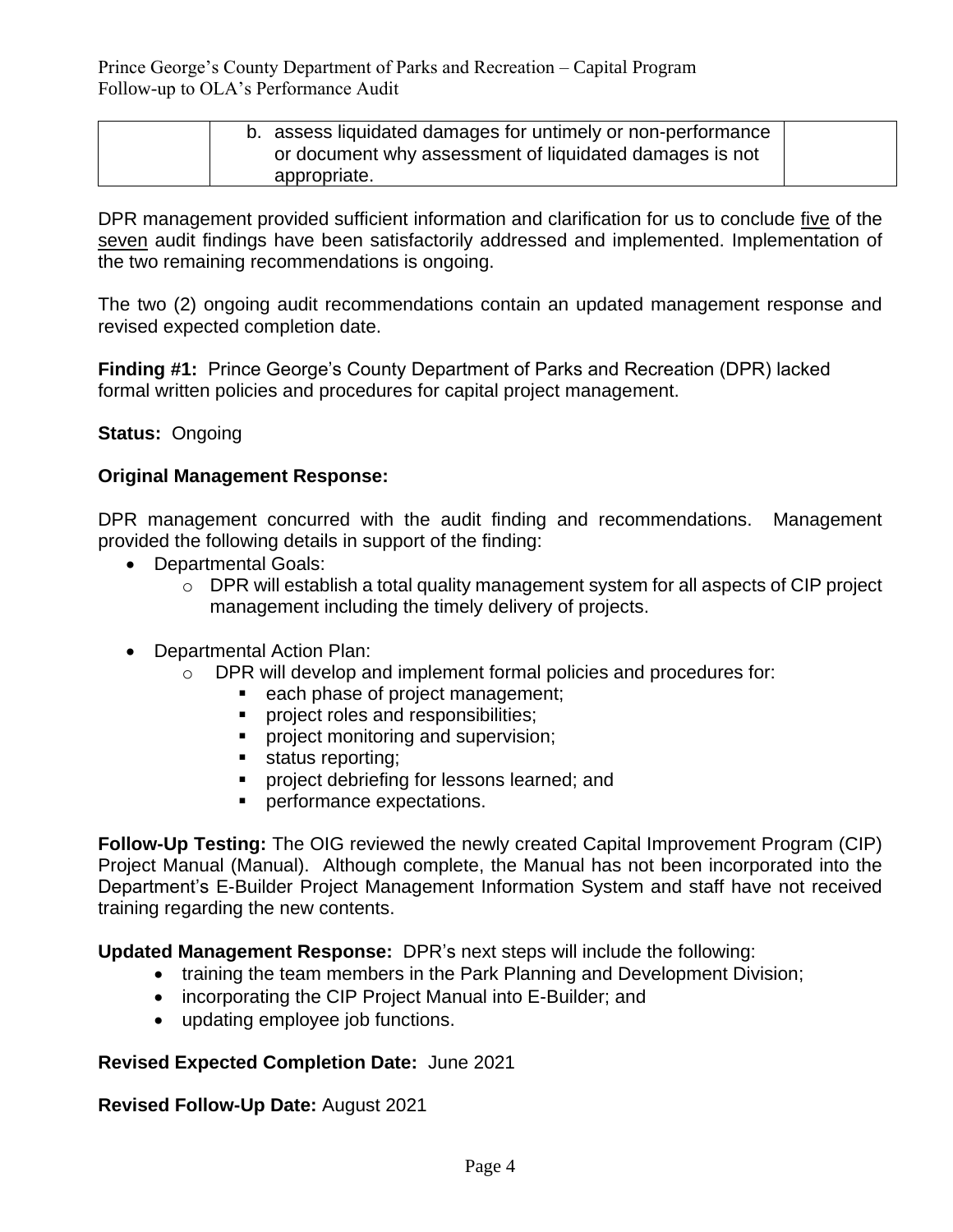Prince George's County Department of Parks and Recreation – Capital Program Follow-up to OLA's Performance Audit

**Finding #3:** DPR had not established a comprehensive approach to documenting project activities and costs, including the retention of necessary project and contract documents.

# **Status:** Ongoing

## **Original Management Response:**

DPR management concurred with the audit finding and recommendations. Management provided the following details in support of the finding:

- Departmental Goals:
	- o DPR will leverage technology to maximize efficiency and standardize business processes appropriate to:
		- make project recording keeping more efficient and consistent;
		- enhance the monitoring of project management for adherence to policies and procedures; and
		- make status reporting more readily available.
- Departmental Action Plan
	- o DPR will fully implement project management software;
	- $\circ$  create a user manual for project management software, which details the standard protocols for system use;
	- $\circ$  develop automated forms for standard project management processes, such as site inspections; and
	- o explore integration with the financial system to decrease duplicate date entry and increase efficiency of tracking project budgets.

**Follow-Up Testing:** The OIG reviewed the scope of work for E-Builder Project Management Information System's professional services Request for Proposal. Although a vendor has been selected, full implementation of the system is scheduled for June 2021.

**Updated Management Response:** The newly selected vendor commenced work on the project in July 2020. The team has engaged in several work sessions and the full project including a user guide and updated standardized project management forms will be completed by June 2021.

With regard to financial system integration, the existing E-Builder software system has not been integrated with the Commission's financial system. During the most recent upgrade to Infor by the Commission in Spring 2019, it was determined that this work could not be included into the scope of the system upgrade. The Park Planning and Development Division will continue to evaluate this need as the Central Administrative Service's Accounting team considers future upgrades to Infor.